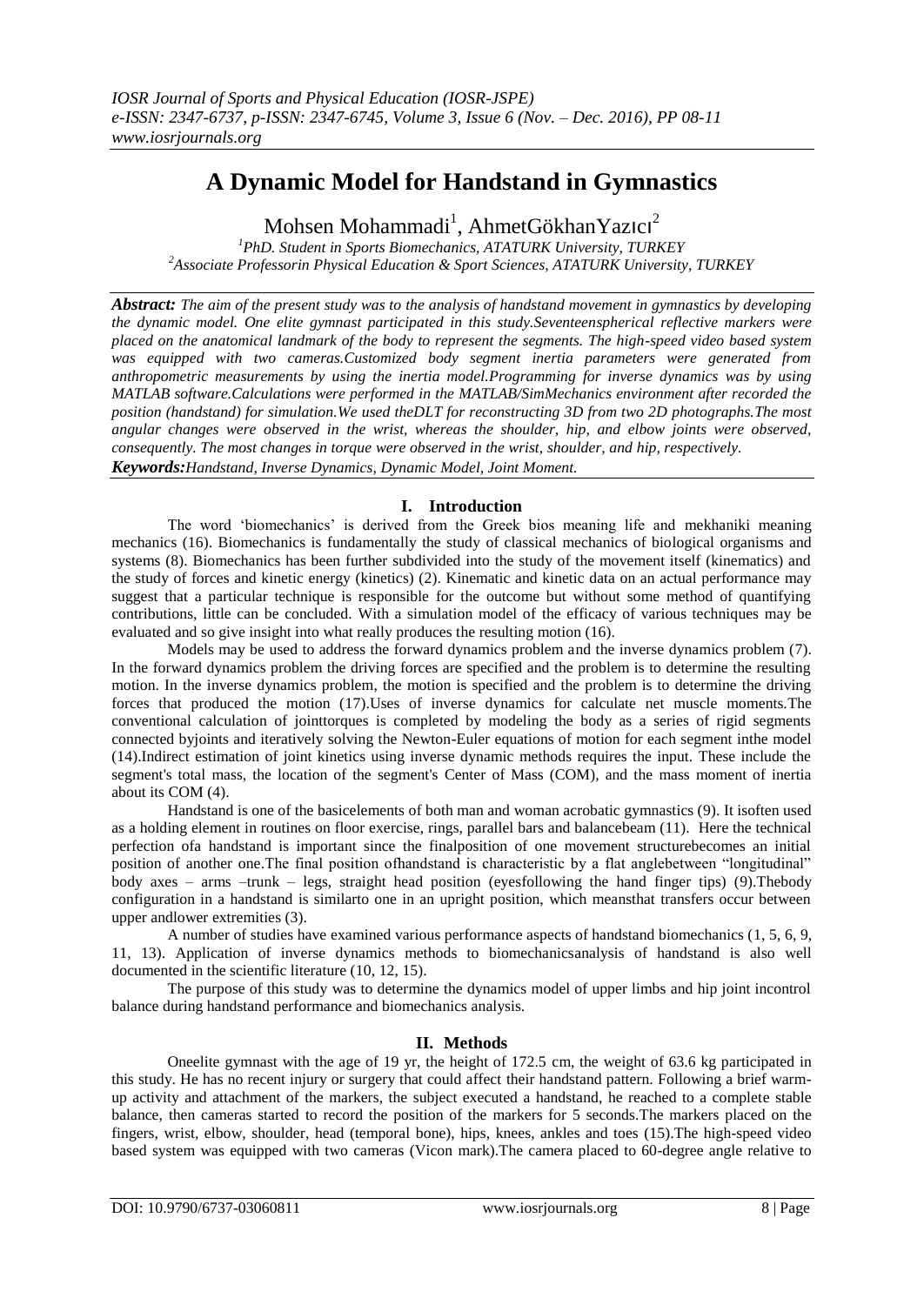each other and speed set to 120 Hz.Suppose that the wrist and elbow moving in the Sagittal plane, and shoulderand hip moving in the Sagittal and Frontal planes.

Customized body segment inertia parameters were generated from anthropometric measurements (length of the segment, the mass of segment, location of the center of mass) by using the inertia model (10). A calibration structure comprising eight upright poles, each with threemarkers were positioned. Images of the calibration structure were recorded before the subject trial.

For the purpose of measuring alterations in the joints angular change, determining the deviations between the connecting lines of each marker placed on the limbs, the angle of that limb with each of the axis or another limb was measured. In this study, the angle between two limbs was defined as the angular joint of that limb (12).

Programmingfor inverse dynamics wasby using MATLAB software. Input in the program of MATLABhasrecorded Images. The output was the spatial position of the markers.We used theDirect Linear Transformation (DLT) for reconstructing Three Dimensional (3D) from Two Dimensional (2D) photographs.The input in theSimMechanicswas3D joints angular and anthropometric measurements.Camera calibration was effected using an 11 parameter DLT procedure, and unbiased estimates of reconstruction accuracy were determined (10).The output was the joints torque.

Calculations were performed in the MATLAB/SimMechanics environment after recorded the position(handstand) for simulation.The SimMechanics blocks present elements enabling to model mechanical systemsconsisting of rigid bodies connected by joints that represent translational and rotationaldegrees of freedom.

All data were analyzed using SPSS version 19. ANOVA was used at the alpha level set to 0.05.

#### **III. Results**

The angular change in wrist, elbow, shoulder and hip in Sagittal plane for the subject is presented in Figure 1. As it can be observed, angular changes in the wrist, in general, are larger than the elbow, shoulder and hip in Sagittal plane, While the least change was present in the elbow joint(Figure 1).



**Figure 1**. Joint angular changes in Sagittal plane (expressed in degree)

The angular change in shoulder and hip in Frontal plane for the subject is presented in Figure 2. As it can be observed, angular changes in the shoulder, in general, are larger than the hip in Frontal plane (Figure 2).



**Figure 2.** Joint angular changes in Frontal plane (expressed in degree)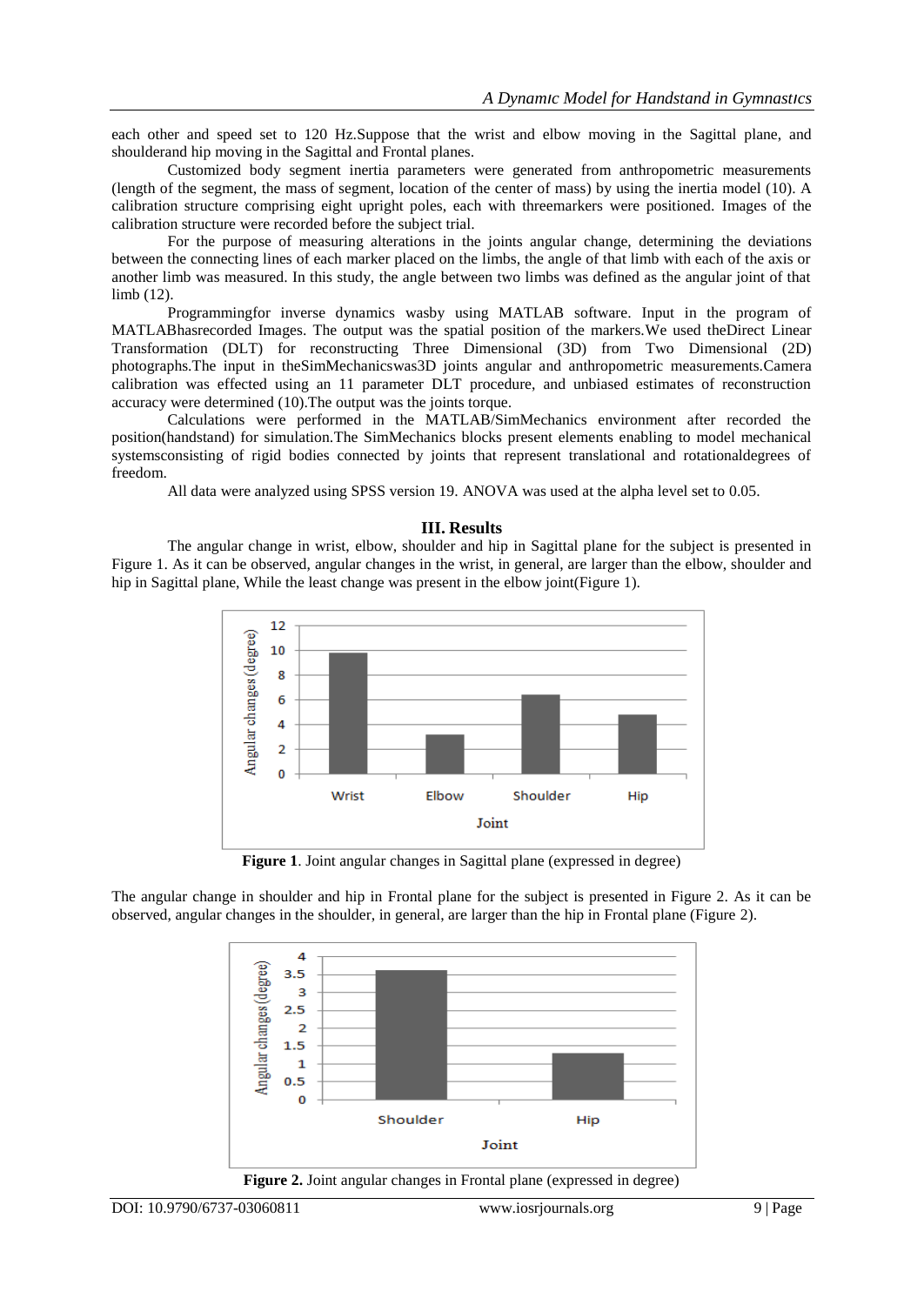Figure 3 presents torque of wrist, elbow, shoulderand hip for the subject in Sagittal plane. An eye inspection of this figure reveals that the highest amount of torque of joints occurred in the wrist joint (30.19 N.m) followed by the shoulder (14.74 N.m), hip (11.12 N.m) andelbow (10.8 N.m), respectively(Figure 3).



**Figure 3.** Joints torque in Sagittal plane (expressed in newton meters)

Figure 4 presents torque of shoulderand hip for the subjectin Frontal plane. An eye inspection of this figure reveals that the highest amount of torque of joints occurred in the shoulder joint (4.07N.m) followed by the hip  $(2.93 \text{ N.m})($ Figure 4).



**Figure 4**. Joints torque in Frontal plane (expressed in newton meters)

## **IV. Discussion**

The purpose of this study was to develop a dynamics model of thehandstand which is the one of the essential skill of gymnasticby SimMechanicsthat could evaluate joints torque requirements.Following the examination of angular changes in wrist, elbow, shoulder and hip, it was concluded that the most angular changes during the handstand in Sagittal plane occurred in wrist followed by shoulder, hip, and elbow, respectively.In this regard, the study conducted by Mohammadi (2011) reported the angular changes in the wrist, shoulder, hip, knee, and elbow inthe execution of handstand in Sagittal plane (12).According to the results of this study,angular changes in the Frontal plane are little. Butin general, angular changes in the shoulder are larger than the hip in Frontal plane.

According to the results of this study, the pattern of torque in the subject was observed in the wrist, shoulder, and hip in Sagittal plane. In the present research, it was observed that three joints, that is, wrist, shoulder, and hip all have contributed to the maintaining the COM within the base of support, but wrist joint shows the highest change in torque and thus it has the major role in the execution of balance on handstand in Sagittal plane.Kerwin and Trewartha (2001) found that wrist, shoulder, and hip torques were significantly